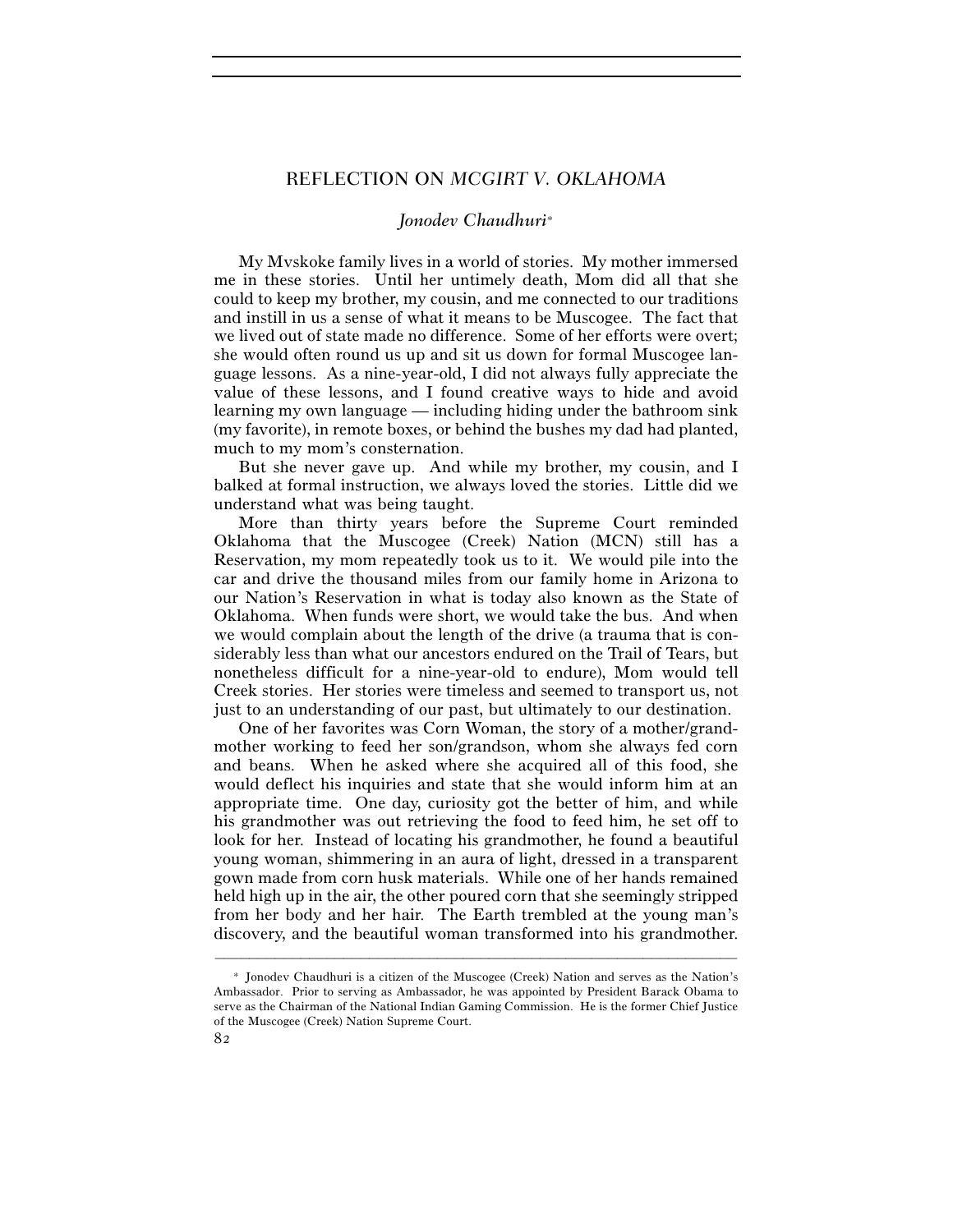She then instructed him that he had let his curiosity get the better of him, and now that he had this knowledge, he would have to learn and find his own way to provide. She told him to cut her hair and put it in one basket, and in another, her body. The young man was told to scatter her hair and flesh in the field and remain there for four days and nights. He did. There was rain, lightning, and wind. And at the end of four days and nights, he awoke to the spreading fragrance of the field blooming with the beautiful abundance of an incredible crop of corn all around him.

What does this have to do with the Supreme Court's decision in *McGirt v. Oklahoma*?1 Everything.

When I read Justice Gorsuch's statement that "[o]n the far end of the Trail of Tears was a promise,"2 I thought of my mother, whose ashes are spread at the far end of the Trail of Tears, on our family land in Okemah.

My mother spent her life combatting the consequences of false stories.

The falsehoods she fought, however, were not created by accident. These falsehoods have been carefully designed, and then repeated and replicated, to justify the perpetuation of an American legal regime that strips Tribal Nations of land, resources, and sovereignty.

Take, for example, *Johnson v. M'Intosh*. 3 In 1823, the Supreme Court considered the legal question of whether Tribal Nations could claim legal title to their own lands and decided we could not. To reach this conclusion, the Court employed a fictional story. As Chief Justice Marshall explained, Tribal Nations could not be left "in possession of their country" because Indians were "fierce savages, whose occupation was war, and whose subsistence was drawn chiefly from the forest."4 As a result, "[t]o leave [us] in possession of [our] country, was to leave the country a wilderness."5

This story, of course, was false. As the story of Corn Woman demonstrates, corn was a central crop to the Muscogee that we cultivated for millennia across the southeastern quadrant of this continent, long before European immigrants showed up. Today, Americans, and billions of people worldwide, rely on corn to create and consume tacos, chewing gum, Coca-Cola, and even fireworks and batteries. And yet somehow, the Supreme Court, in 1823, ruled that our Nations could not claim legal title to our lands because we do not cultivate them.

In 1830, the Indian Removal Act<sup>6</sup> was passed by Congress to secure the forced removal of the MCN from our homelands in Alabama, Georgia, and Florida — as well as the removal of the Cherokee,

–––––––––––––––––––––––––––––––––––––––––––––––––––––––––––––

<sup>1</sup> <sup>140</sup> S. Ct. 2452 (<sup>2020</sup>). 2 *Id.* at <sup>2459</sup>. 3 <sup>21</sup> U.S. (8 Wheat.) 543 (<sup>1823</sup>). 4 *Id.* at <sup>590</sup>. 5 *Id.* 6 Ch. <sup>148</sup>, 4 Stat. 411 (1830).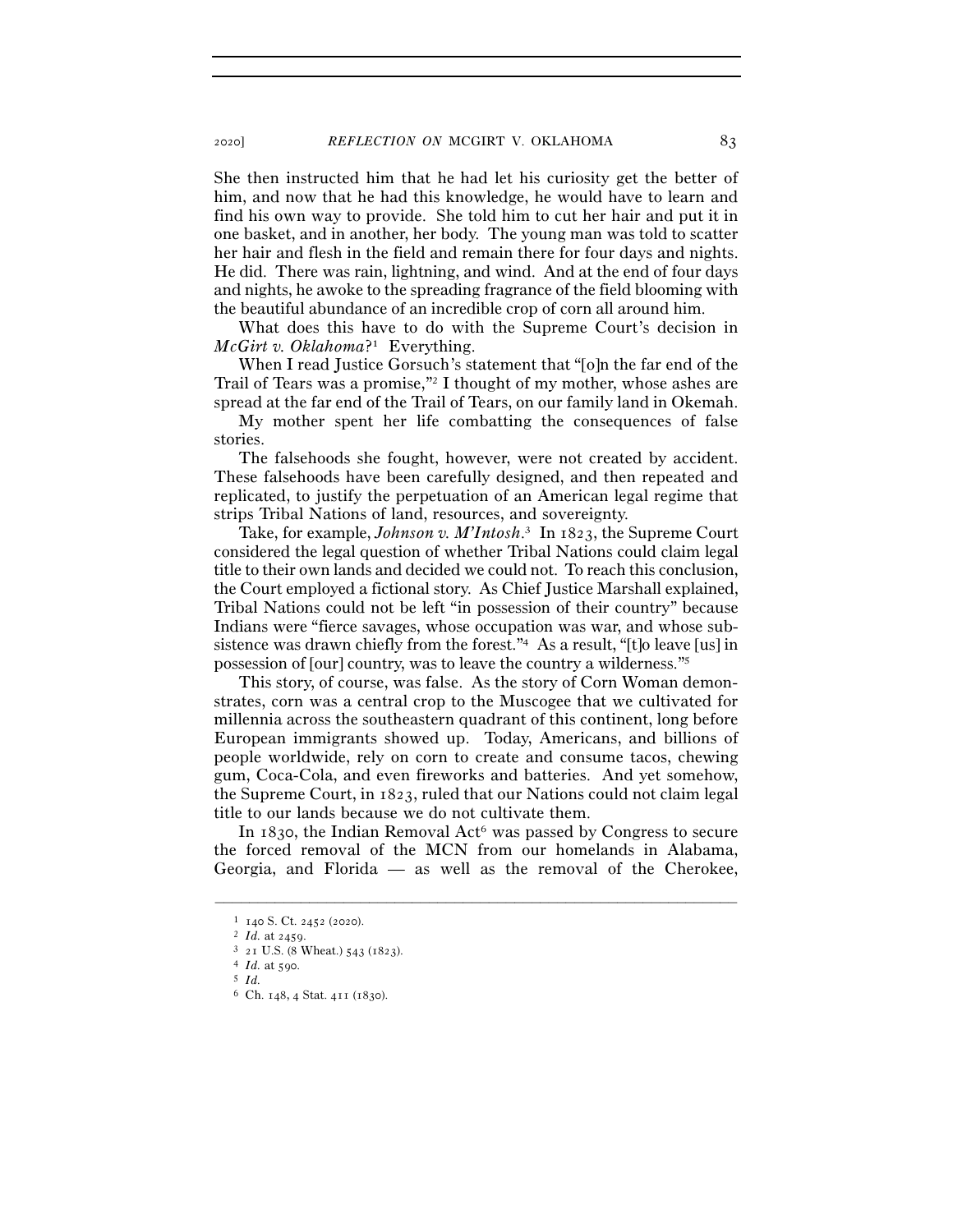84 *HARVARD LAW REVIEW* [Vol. 134:82

Seminole, Choctaw, and Chicakasaw Nations from their homelands in the Southeast. Although President Jackson insisted his Removal Act was undertaken to protect us from our own racial "inferiority," the truth is that the Indian Removal Act was passed to secure additional resources for the cotton and chattel slavery industries, who wanted to expand and viewed Tribal Nations as obstacles.8

Next, we turn to the harmful allotment acts, passed at the turn of the twentieth century, pursuant to which millions of acres of tribal lands were distributed to white settlers, under the pretext that without individual ownership of land, Indians — my mother's own parents — did not know how to cultivate or farm land.<sup>9</sup> The corrupt Curtis Act<sup>10</sup> not only contributed to opening up millions of acres of tribal lands for white settlement,<sup>11</sup> but also opened up access to billions of dollars' worth of resources to non-Indian coal, timber, oil, gas, and agricultural industries.

The individual lands now owned by MCN citizens were quickly swindled away through corruption, fraud, subterfuge, unlawful Oklahoma state court proceedings, and alcohol. That is how our family lost our land; by the time my mother came along, her family had lost everything. As a child, she worked with her parents and siblings as a pecan picker — a migrant farmer working for pennies on her own Reservation.

Since the inception of the United States, the false story that we are uncivilized and do not know how to cultivate our own lands has been repeatedly used to justify taking them from us. This story is false, but before July 9, 2020, that did not matter.

Until now. In *McGirt*, the State of Oklahoma asked the Supreme Court to judicially disestablish our Reservation, despite the fact that the governing precedent, *Solem v. Bartlett*, 12 made clear that the Court was without the authority to do what Congress has not.<sup>13</sup> In an attempt to circumvent this clear precedent, Oklahoma told the Court a false story.

According to Oklahoma, confirming the continued existence of MCN's Reservation would "reopen[] thousands of state convictions" and

<sup>–––––––––––––––––––––––––––––––––––––––––––––––––––––––––––––</sup> <sup>7</sup> President Andrew Jackson, Fifth Annual Message (Dec. 3, 1833), *in* AM. PRESIDENCY PROJECT, https://www.presidency.ucsb.edu/node/200846 [https://perma.cc/9FTJ-P29U]. 8 *See* ADAM ROTHMAN, SLAVE COUNTRY: AMERICAN EXPANSION AND THE ORIGINS

OF THE DEEP SOUTH 221–22 (2005).<br><sup>9</sup> *See* D.S. OTIS, THE DAWES ACT AND THE ALLOTMENT OF INDIAN LANDS 11 (1973)

<sup>(</sup>quoting Senator Henry Dawes's statement that "[t]ill this people will consent to give up their lands, and divide them among their citizens so that each can own the land he cultivates, they will not make much more progress"). 10 Ch. <sup>517</sup>, 30 Stat. 495 (<sup>1898</sup>). 11 *See* Addison W. Bennett, Comment, *Partially Tribal Land: The Case for Limiting State* 

 $\begin{array}{l} \textit{Eminent Domain Power Under 25 USC $357, 86 U. CHI. L. REV. 945, 955-56 (2019).}\\ \textcolor{red}{\footnotesize\begin{array}{c} 12\ \ 465\ \text{U.S. 463 (1984).}\\ 13\ \ \textit{Id.\ at 470 ("[O]nly Congress can divest a reservation of its land and diminish its boundaries."} \end{array}} \end{array}$